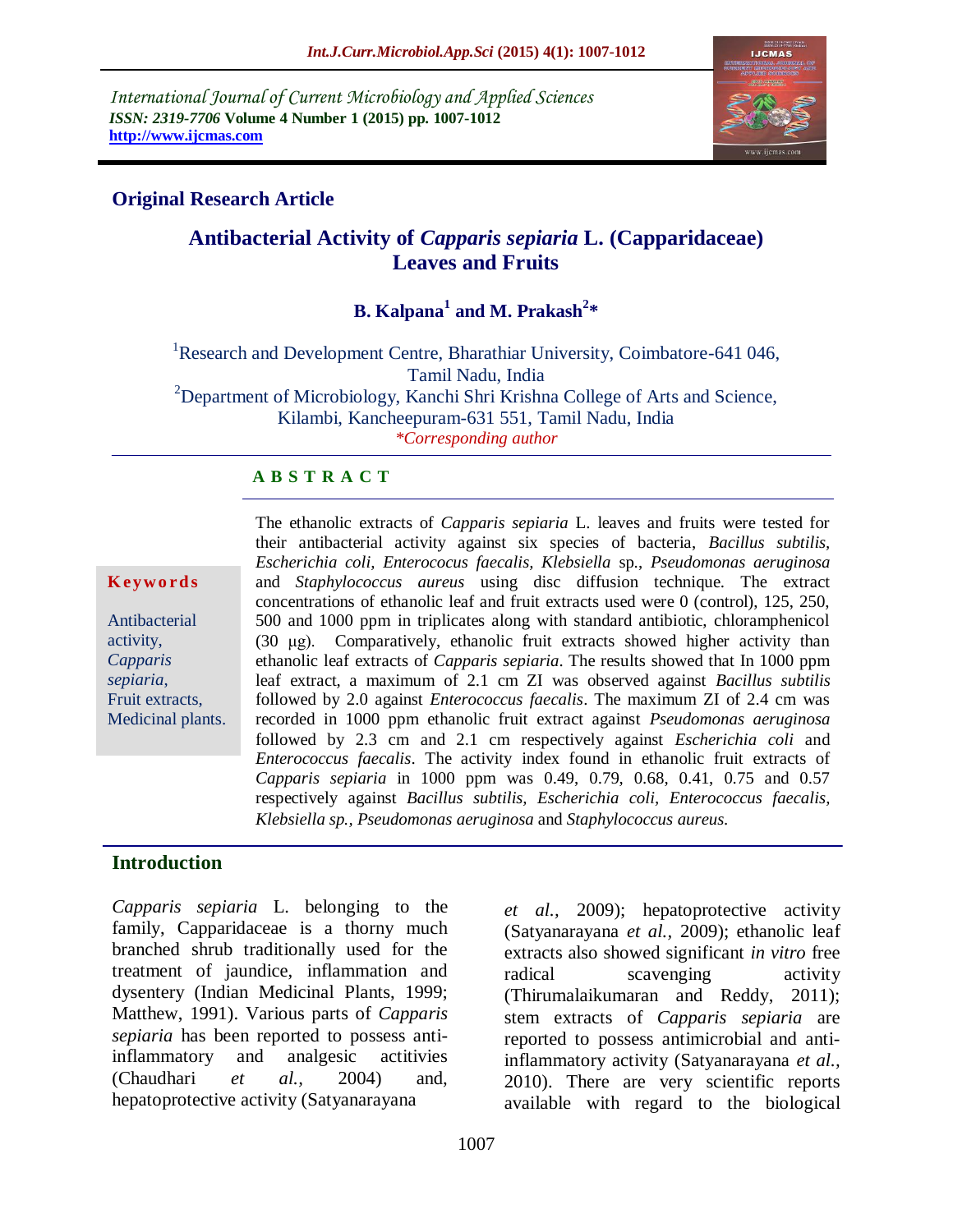activities of *Capparis sepiaria*, the antibacterial activity of leaf and fruit extracts is scanty. Hence, the present study has been aimed to study the antibacterial activity of ethanolic extracts of leaves and fruits of *Capparis sepiaria* against six selective bacteria.

### **Materials and Methods**

The leaves and fruits of *Capparis sepiaria*  L. (Fig. 1) belonging to the Family, Capparidaceae were collected and the identification was confirmed using standard local floras (Gamble and Fischer, 1957; Matthews, 1983). The leaves and fruits collected were transported to the laboratory for further processing. The cold extraction procedure was used for extracting leaves with solvents as per the procedure given below (Prakash and Karmegam, 2012; Vigneshwari *et al.,* 2014). The leaves and fruits of *Capparis sepiaria* collected were individually washed with tap water, blotted with filter paper and spread over news paper for air drying under shade. After complete dryness, the leaves and fruits were powdered using a mixer grinder. A known quantity of the powder (100 g) of each plant was taken in a 250 ml conical flask and added with 100-200 ml of ethanol individually for leaves and fruits. The solvent-powder mixtures were kept at room temperature for 48 hrs and rapidly stirred using glass rod every 8 hrs. After 48 hrs, the extract of each plant part was filtered through Whatmann No.1 filter paper to exclude the powder/particles. Then each filtrate was kept in beaker on a water bath at 45ºC until the solvent gets evaporated. A greasy final material (crude extract) obtained for the leaves and fruits was transferred to screw cap tubes and stored under refrigerated condition till use.

By using digital electronic balance, 200 mg of each crude extract was carefully taken in a standard measuring flask and 5 ml of ethanol was added to dissolve the extract and 1-2 drops of emulsifier (Triton-X100) was added to completely dissolve the extract. Then it was made up to 200 ml by adding distilled water. This forms the stock solution of 1000 ppm (i.e., 1mg/ml), from which different concentrations of test solutions, 125, 250, 500 and 1000 ppm were prepared and used for antibacterial assay. Disc diffusion method of antibacterial assay was used to test the sensitivity of selected test organisms to the ethanolic extracts adopting the method of Bauer et al. (1966). Each extract (100 μl) was applied to filter paper discs (Whatman No. 1) measuring 6 mm diameter and allowed to dry before being placed on the agar plate.

The test bacteria, *Bacillus subtilis, Escherichia coli, Enterococcus faecalis, Klebsiella* sp., *Pseudomonas aeruginosa*  and *Staphylococcus aureus* maintained in the Laboratory of Department of Microbiology, Kanchi Shri Krishna College of Arts and Science, Kilambi, Kanchipuram which was originally obtained from the Microbial Type Culture Collection (MTTC) of Institute of Microbial Technology (IMTECH), Chandigarh were used for the present study. The Petri plates of 100mm diameter with nutrient agar media were swabbed with broth culture of the test bacteria in separate plates by using sterile swab. Over this, prepared antimicrobial discs were placed under aseptic conditions. Three discs of each extract were placed in triangle. Chloramphenicol (30 µg) was used as standard antibiotic. Also the discs without plant extract were also maintained as control. The plates were then incubated at 37ºC for 24 hrs and the zone of inhibition (ZI) was measured in diameter (cm) around the discs and recorded. The assays were performed with three replicates. From the results, activity index was calculated by comparing the ZI of leaf extracts with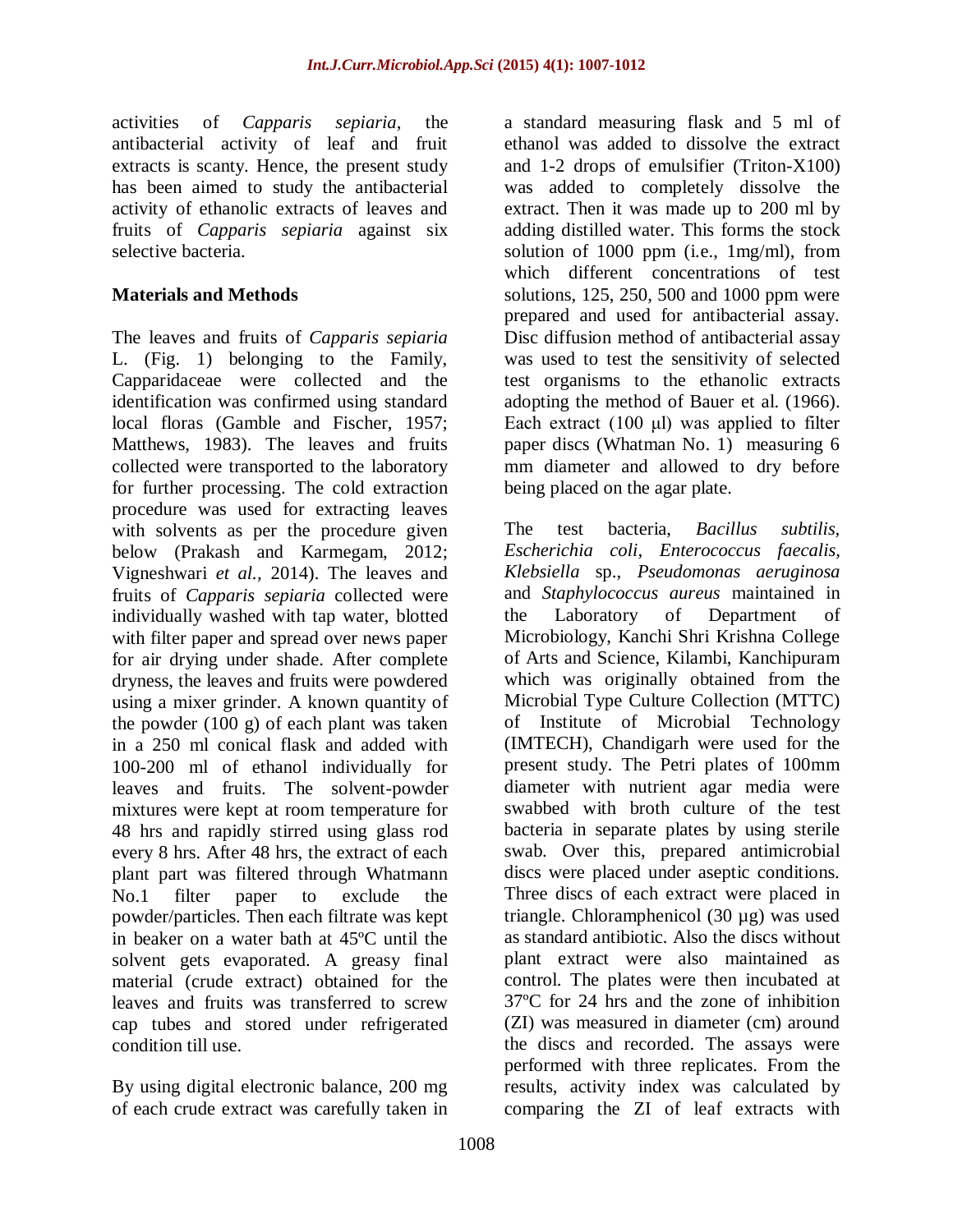standard antibiotic as per the procedure adopted by Prakash and Karmegam (2016).

#### **Results and Discussion**

*Capparis* is a genus distributed in many parts of the world with its many species showing varieties of medicinal properties. The medicinal uses of *Capparis sepiaria* are well known and the supporting scientific data available is very scanty. The present study reports the antibacterial activity of leaf and fruit extracts against six different bacteria. The standard antibiotic, chloramphenicol showed a range of 2.9-3.7 cm zone against the test bacteria. The antibacterial activity of leaf and fruit extracts of *Capparis sepiaria* measured in terms of zone of inhibition (ZI) showed variations among different concentrations of extracts and among different bacterial species tested (Tables 1 and 2). Only minimum activity was found in 125 ppm and 250 ppm concentrations of ethanolic leaf extracts against test bacteria. The leaf extract of 500 ppm showed antibacterial

activity against all bacteria tested excepting *Klebsiella* sp. which ranged from 0.9 to 1.3 cm ZI. In 1000 ppm leaf extract, a maximum of 2.1 cm ZI was observed against *Bacillus subtilis* followed by 2.0 against *Enterococcus faecalis*. The least ZI of 0.9 cm was found in 1000 ppm leaf extract against *Pseudomonas aeruginosa* (Table 1).

In comparison, the fruit extracts showed higher ZI against tested bacteria than ethanolic leaf extracts of *Capparis sepiaria*. The maximum ZI of 2.4 cm was recorded in 1000 ppm ethanolic fruit extract against *Pseudomonas aeruginosa* followed by 2.3 cm and 2.1 cm respectively against *Escherichia coli* and *Enterococcus faecalis* (Table 2). The lowest concentration used in the present study, i.e., 125 ppm of fruit extracts showed minimum activity against *Escherichia coli* and *Pseudomonas aeruginosa* whereas, zone around the disc was observed against *Enterococcus faecalis,*  and 500 ppm of fruit extract showed antibacterial activity in all bacteria tested in the present study (Table 2).

|                                                                                                                           | Zone of inhibition $(cm)^{\#}$ |                           |           |           |     |             |  |  |
|---------------------------------------------------------------------------------------------------------------------------|--------------------------------|---------------------------|-----------|-----------|-----|-------------|--|--|
| <b>Bacteria tested</b>                                                                                                    | Std.*                          | $0~\text{ppm}^{\text{s}}$ | $125$ ppm | $250$ ppm | 500 | <b>1000</b> |  |  |
|                                                                                                                           |                                |                           |           |           | ppm | ppm         |  |  |
| Bacillus subtilis                                                                                                         | 3.5                            |                           | AD        | 0.8       | 1.1 | 2.1         |  |  |
| Escherichia coli                                                                                                          | 2.9                            |                           |           |           | 1.0 | 1.5         |  |  |
| Enterococcus faecalis                                                                                                     | 3.1                            |                           |           | AD        | 1.3 | 2.0         |  |  |
| Klebsiella sp.                                                                                                            | 3.7                            |                           |           |           |     | 0.9         |  |  |
| Pseudomonas aeruginosa                                                                                                    | 3.2                            |                           |           |           | 0.9 | 1.6         |  |  |
| Staphylococcus aureus                                                                                                     | 2.8                            |                           |           |           | AD  | 1.0         |  |  |
| $\sqrt{\frac{4}{\pi}}$ - Values are mean of three replicates; $\frac{1}{2}$ - Control (without extract); *Std. - Standard |                                |                           |           |           |     |             |  |  |
| antibiotic, Chloramphenicol (30 $\mu$ g); AD – Around the disc.                                                           |                                |                           |           |           |     |             |  |  |

### **Table.1** Antibacterial Activity of Ethanolic Leaf Extracts of *Capparis Sepiaria* L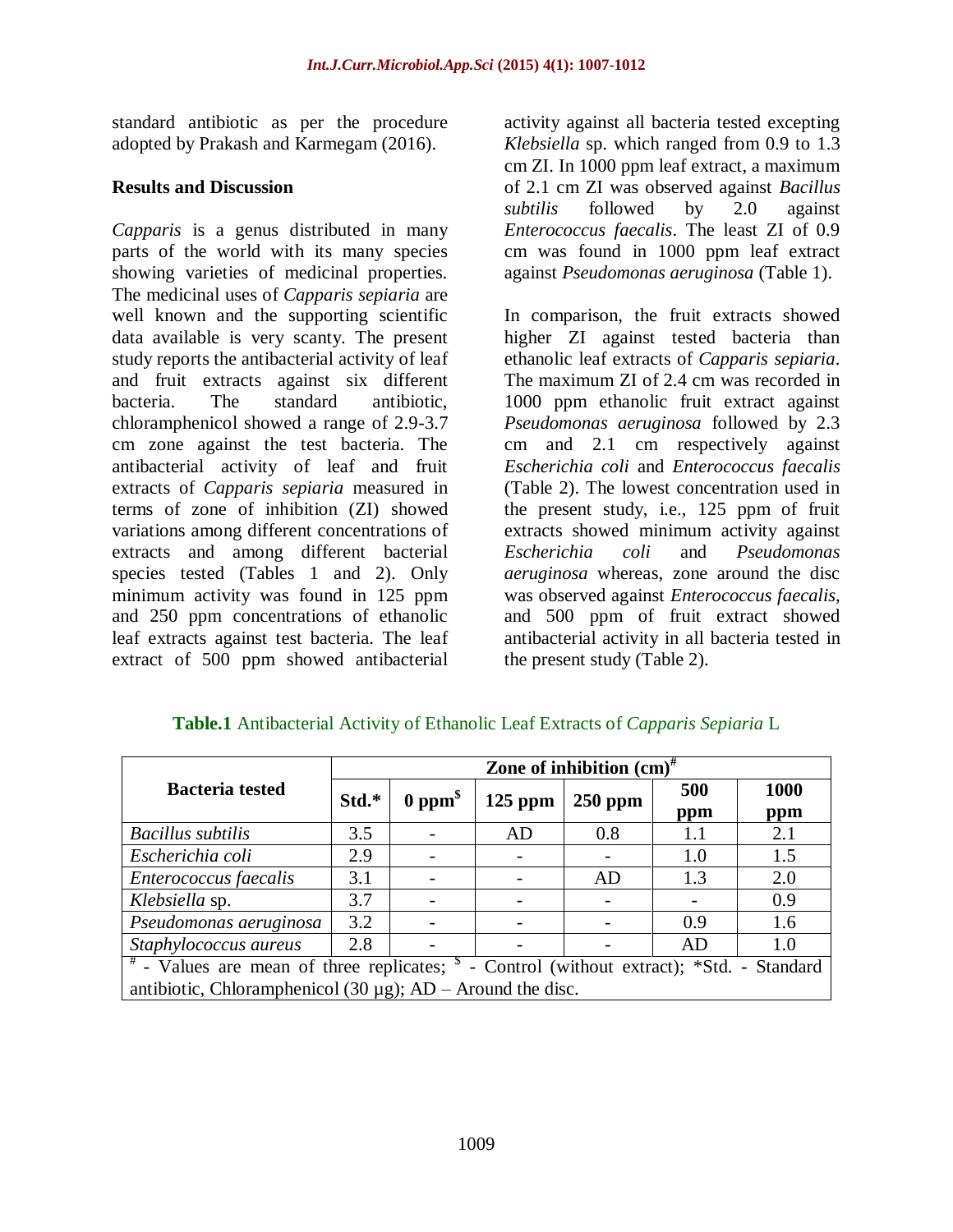|                                                                                                                 | Zone of inhibition $\text{(cm)}^{\#}$ |                  |           |           |            |                    |  |  |
|-----------------------------------------------------------------------------------------------------------------|---------------------------------------|------------------|-----------|-----------|------------|--------------------|--|--|
| <b>Bacteria</b> tested                                                                                          | Std.*                                 | ppm <sup>§</sup> | $125$ ppm | $250$ ppm | 500<br>ppm | <b>1000</b><br>ppm |  |  |
| Bacillus subtilis                                                                                               | 3.5                                   |                  |           | AD        | 1.1        | 1.7                |  |  |
| Escherichia coli                                                                                                | 2.9                                   |                  | 0.9       | 1.2       | 1.8        | 2.3                |  |  |
| Enterococcus faecalis                                                                                           | 3.1                                   |                  | AD        | 1.0       | 1.5        | 2.1                |  |  |
| Klebsiella sp.                                                                                                  | 3.7                                   |                  |           |           | 1.0        | 1.5                |  |  |
| Pseudomonas aeruginosa                                                                                          | 3.2                                   |                  | 0.9       | 1.3       | 1.8        | 2.4                |  |  |
| Staphylococcus aureus                                                                                           | 2.8                                   |                  |           | AD        | 1.2        | 1.6                |  |  |
| <sup>#</sup> - Values are mean of three replicates; <sup>\$</sup> - Control (without extract); *Std. - Standard |                                       |                  |           |           |            |                    |  |  |
| antibiotic, Chloramphenicol (30 $\mu$ g); AD – Around the disc.                                                 |                                       |                  |           |           |            |                    |  |  |

| Table.2. Antibacterial Activity of Ethanolic Fruit Extracts of Capparis Sepiaria L |  |  |  |  |  |
|------------------------------------------------------------------------------------|--|--|--|--|--|
|                                                                                    |  |  |  |  |  |

**Fig.1** *Capparis sepiaria* L. with Fruits



**Fig.2** The Range of Activity Index of Ethanolic Leaf Extracts of *Capparis sepiaria* L. Against Bacteria. Standard Antibiotic used: Chloramphenicol (30 µg); BS - *Bacillus Subtilis*, EC-*Escherichia Coli*, EF-*Enterococcus Faecalis*, KS-*Klebsiella sp.*, PA-*Pseudomonas Aeruginosa* and SA-*Staphylococcus Aureus*

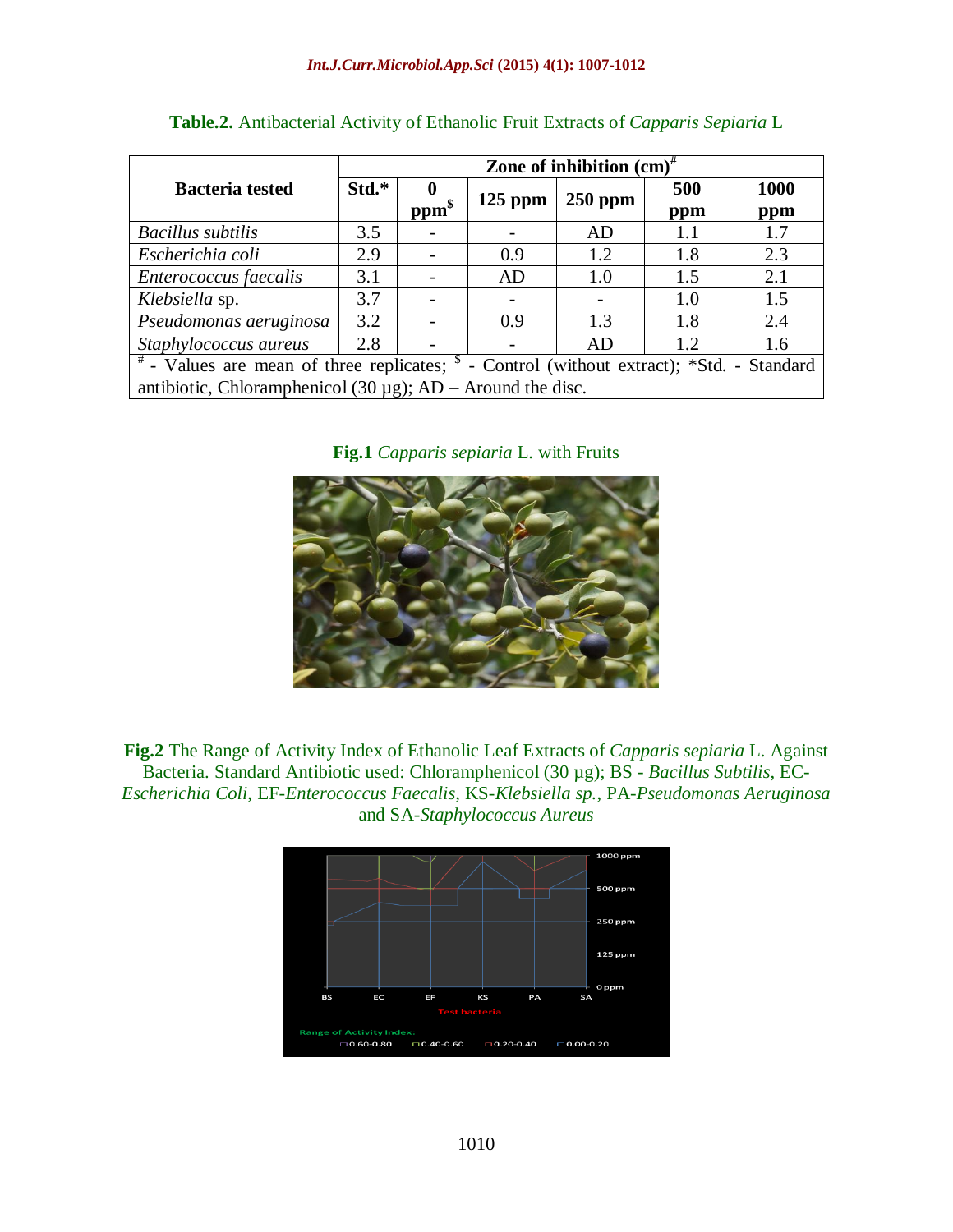**Fig.3** The Range of Activity Index of Ethanolic Fruit extracts of *Capparis sepiaria* L. Against Bacteria. Standard Antibiotic used: Chloramphenicol (30 µg); BS - *Bacillus subtilis*, EC-*Escherichia coli*, EF-*Enterococcus faecalis*, KS-*Klebsiella sp.*, PA-*Pseudomonas aeruginosa* and SA-*Staphylococcus aureus*



The activity index exerted by ethanolic extracts of leaf and fruit of *Capparis sepiaria* showed a range of 0.23-0.79 (Fig. 2 and Fig. 3). A minimum activity index of 0.23 was observed in 250 ppm ethanolic leaf extracts of *Capparis sepiaria* against *Bacillus subtilis* and the maximum activity index of 0.79 was recorded in 1000 ppm ethanolic fruit extract against *Escherichia coli*. The activity index found in ethanolic leaf extracts of *Capparis sepiaria* in 1000 ppm was 0.60, 0.52, 0.65, 0.24, 0.50 and 0.36 respectively against *Bacillus subtilis, Escherichia coli, Enterococcus faecalis, Klebsiella sp., Pseudomonas aeruginosa* and *Staphylococcus aureus.* Least activity was recorded for lower concentrations and no activity was found in 125 ppm leaf extract. The activity index found in ethanolic fruit extracts of *Capparis sepiaria* in 1000 ppm was 0.49, 0.79, 0.68, 0.41, 0.75 and 0.57 respectively against *Bacillus subtilis, Escherichia coli, Enterococcus faecalis, Klebsiella sp., Pseudomonas aeruginosa* and *Staphylococcus aureus.*

Satyanarayana et al. (2010) reported that

ethanol soluble fractions of *Capparis sepiaria* stem showed potent activity against certain Gram positive (*Enterococcus fecalis, Staphylococcus aureus)* and Gram negative (*Pseudomonas aeruginosa* and *Escherichia coli)* pathogenic bacteria of Gastrointestinal tract. Mahboubi and Mahboubi (2014) revealed the scientific support to the traditional uses of roots and fruit extracts as antimicrobial agents by studying the methanol, ethanol and ethyl acetate extracts from fruit and root of *Capparis spinosa,*  another important medicinal plant species of *Capparis,* which exhibited good activity against microorganisms, especially fungi. In the present study, the leaves and fruits were subjected to antimicrobial activity against selective bacteria in which the results revealed that the ethanolic fruit extracts had good antibacterial activity.

In conclusion, the ethanolic leaf and fruit extracts of *Capparis sepiaria* L. showed concentration dependent antibacterial activity. The extracts showed maximum activity in the highest concentration of 1000 ppm used in the present study. Ethanolic